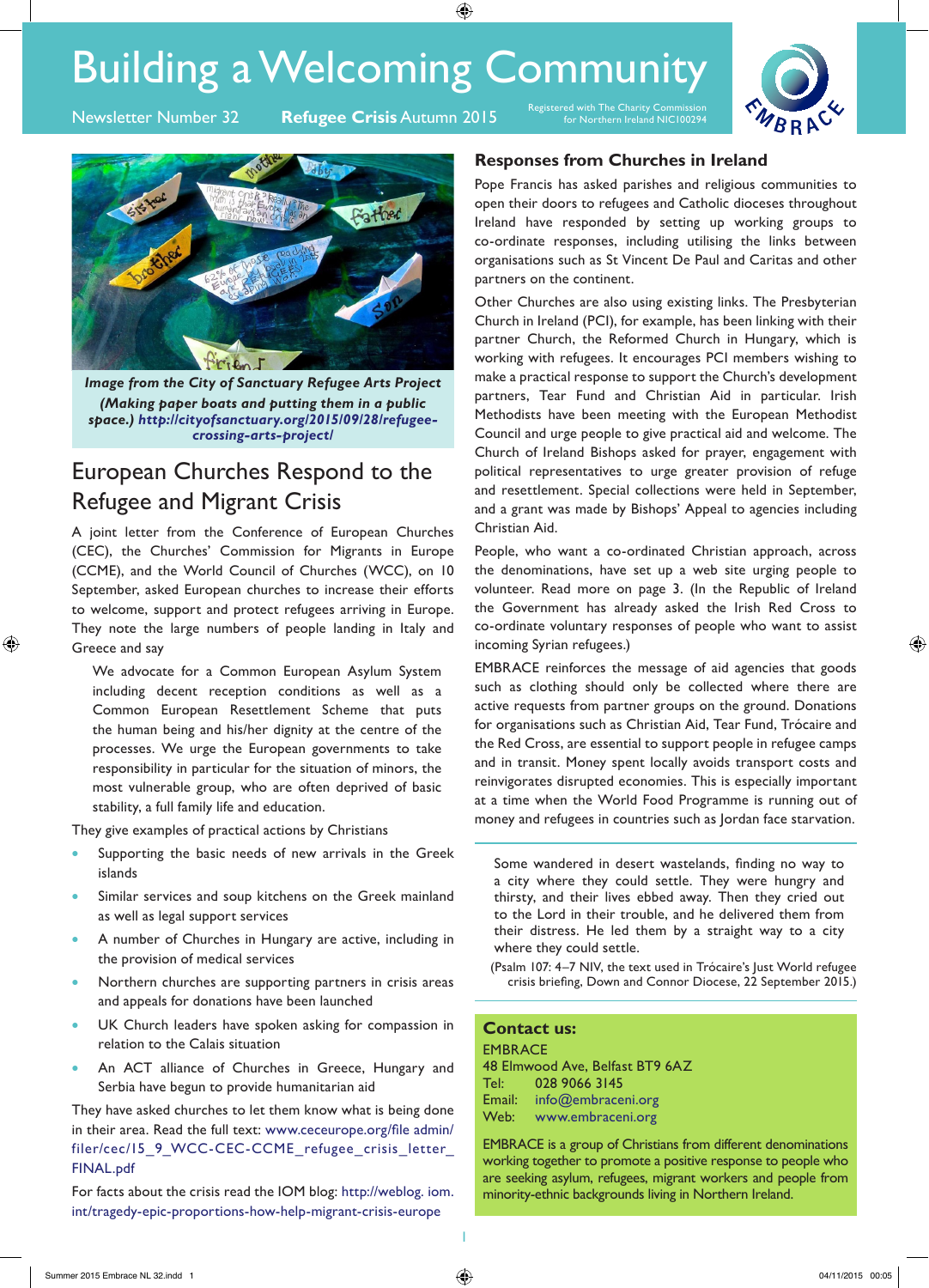⊕

# REFUGEE & IMMIGRATION ISSUES

#### **UK Plans for Syrian Refugees**

The volume of refugees and migrants moving into Europe is greatly increased by the number of people displaced by the Syrian Civil War who can no longer tolerate conditions in camps and makeshift accommodation in the surrounding countries of Lebanon, Jordan, Iraq and Turkey.

The UK was reluctant to respond to the UN Refugee Agency's plea that wealthier countries receive some of the most vulnerable of the refugees directly from the camps, but, during summer 2015, they agreed to receive up to 20,000 people in the next five years, as part of the Syrian Vulnerable Persons Relocation (SVPR) Scheme. The Deputy First Minister, Martin McGuiness has announced that a small number of these people will come to N Ireland. See Col. 2.

#### **Forum Asks NI Executive to take '5 Actions'**

Organisations in the local Refugee and Asylum Forum (RAF) welcome the arrival of Syrian refugees but, in a paper endorsed by ten member groups, they asked the NI Executive to first take five actions in order 'to offer a safe and sustainable place of refuge to Syrian refugees and to better support our existing asylum seekers and refugees.' These reflect existing shortcomings:

- A properly resourced local Refugee Integration Strategy (like other parts of the UK)
- Long-term commitment to funding refugee settlement
- A mechanism to ensure that no person experiences destitution on being granted refugee status
- All refugees to have access to free, accredited English language classes
- Work with the refugee support sector in designing a Syrian Vulnerable Persons Relocation resettlement scheme

The groups witnessed to the need they had observed.

Our organisations work for and with a number of Syrian asylum seekers and refugees as well as refugees from other countries. We have heard first-hand the horrors of life in Syria and the dangers of clandestine travel to Europe. We have housed, fed, clothed, counselled and provided a range of support services to people who have fled conflict, rape, torture, bereavement and hardship. Some of our clients and service users have family members who remain trapped in besieged cities in Syria or who are living a precarious existence in refugee camps in neighbouring countries. Through our work we can attest to and empathise with the immense pain that many Syrians endure on a daily basis. We therefore support any efforts to encourage the UK government to resettle more Syrians and other refugees. Northern Ireland has an important role to play in this.

The Law Centre NI web site shows how to lobby political representatives on this issue. They are anxious that Syrian refugees are treated well but that people who are applying for asylum outside the Syrian Vulnerable Persons Relocation Scheme (see opposite) do not receive less favourable treatment. http://lawcentreni.org/news/recent-news/38 featured-slideshow/1246-five-key-actions-to-ensure-niresponds-to-refugees-needs.html?q=actions

#### **Local Planning for Syrian Refugees**

In September 2015, the Assembly called upon the Executive to ensure that provisions are in place to welcome Syrian refugees (http://data.niassembly.gov.uk/HansardXml/plenary-22-09-2015. pdf) and a strategic group comprised of civil servants and people from statutory bodies has been planning for their arrival. There is now also an operational group, including members of the Refugee and Asylum Forum (see opposite) and those who will have the responsibility for the practical issues involved in receiving the small numbers of vulnerable refugees who are likely to come here. The first group of 50 to 100 people should arrive before Christmas, with others to follow on a phased basis.

The Deputy First Minister said that 'Beginning with a modest number initially will assist learning and identification / resolution of difficulties.' He also said it is important that the care offered to refugees extends beyond simply 'opening the door' and that a Refugee Integration Strategy would be implemented to ensure smooth transition into society for the refugees. (UTV News, 5 October 2015, www.u.tv/News/2015/10/05/First-Syrian-refugees-will-arrive-in-December-46324)

The first group will probably come to Belfast where they will have access to specialist medical and trauma care. As they are likely to be Muslim, they would also be best able to access spiritual support in the city.

## **Countering Fears About Syrian Refugees**

This refugee crisis has generated waves of compassion, but also raised fears and some of the statements on social media are vitriolic. This negativity is often based on misinformation. Members of the public should be prepared to explain the **Syrian Vulnerable Persons Relocation (SVPR) Scheme**.

- People will be selected to come here because they are vulnerable e.g. elderly people; disabled children; victims of torture or sexual violence. Some family members will be entitled to come with them.
- They will not be chosen from the numbers of people already travelling into and across Europe, so are highly unlikely to contain young people from other countries who might claim to be Syrian.
- They will be registered already as refugees from Syria by the UN Refugee Agency and additional security checks and needs assessments will be carried out by UK officials
- SVP refugees will be provided with accommodation in the private rental sector on arrival, so it is unlikely that extra provision will be needed in the short term.

Find out more: read EMBRACE Information Sheet 10, **Syrian Refugees** www.embraceni.org/wp-content/uploads/2012/09/ Syrian-Refugees-Info-Sheet-Sept-2015-F.pdf

#### **Cuts in Asylum Support**

While people have been moved by the plight of refugee children, the Government has changed the financial support for people applying for asylum in the UK to a flat rate of £36.95 per person, a loss of £16 per week for individual children from 10 August, 2015. See http://lawcentreni.org/news/recent-news/1 news/1231-uk-government-to-cut-vital-support-to-asylumseeking-families.html

⊕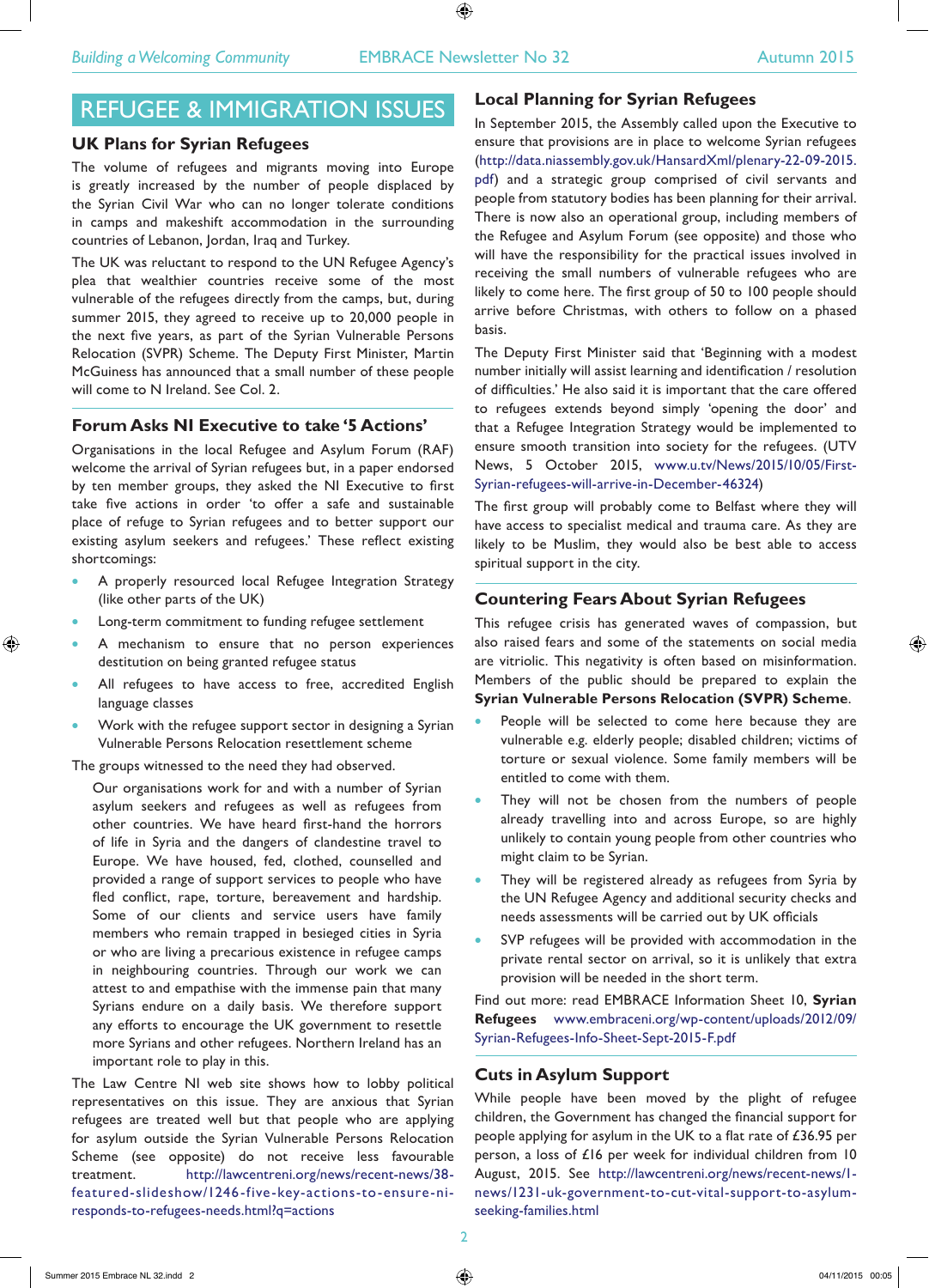⊕

# CHURCHES NEWS

# **Over 100 Attend EMBRACE Syrian Refugees Event**

Before the recent surge in interest, EMBRACE had already planned that its annual event at Edgehill College in August would focus on Syria because of the interest shown at the EMBRACE AGM in May. (See Newsletter No 31.)

The room was packed, mostly with people from churches all over Northern Ireland. They were given expert information about the situation. Liz Griffith, Law Centre NI, explained how our system of asylum protection under the Refugee Convention emerged from the horrors of the Second World War and the failure to protect people from persecution and genocide. Neil McKittrick of the Red Cross spoke about the magnitude of the Syrian refugee crisis and how only 6% of refugees had sought protection in Europe. He also stressed the importance of improving conditions for people who are already here, in the asylum system (see page 2). In a powerful presentation, Dr Linda Agnew described the psychological problems faced by refugees, and how, even when protected, they continued to 'live a life of loss'. She stressed the importance of faith and freedom to practice it.

**Dilsher Shekhey** who is seeking asylum here, spoke about his fellow Syrians, fleeing from warring groups and suffering in other countries. On a warm summer evening in Belfast, he reflected on the intense cold of winter nights in Lebanon.



*Linda Agnew (L) and Liz Griffith (R) listen to Dilsher Shekhey*

**Kadijeh Okdeh Farouki**, a Syrian architect, who has lived here for 25 years, spoke with pride about how her country was a sophisticated modern state before the civil war, only lacking democracy in order for it to develop fully. She expressed her gratitude that conversations about Syria were at last beginning to take place here.



*Kadijeh Okdeh Farouki*

### **Christian Website Urges 'Help Refugees Now'**

Church Army's Jasper Rutherford and others have set up a web site to help co-ordinate Christian preparation for the arrival of future refugees. www.helprefugeesnow.com/

The site urges people to register, especially linguists who can speak Arabic; people who can help with teaching and educational needs; and professional counsellors and other specialised personnel. (When Syrians arrive here under the Vulnerable Persons Relocation Scheme (see page 2), they will have full entitlement to statutory provision of support in these areas. It remains to be seen whether the services of volunteers will be required, and in what numbers.)

#### **EMBRACE September Prayer Letter for Syria**

September's prayer is for Syrian people. www. embraceni. org/category/about-us/embrace-prayer-letters/ Since 2011, the Syrian civil war has seen every form of violence and abuse of human rights, including the near destruction of entire neighbourhoods by shelling, the use of cluster bombs, poison gas, kidnap, torture and summary execution. Lack of food, water and electricity has added to the need to flee. Millions of refugees in nearby countries such as Lebanon, Turkey and Jordan, in refugee camps and in communities, are now suffering increasingly intolerable conditions, with little access to employment, their money running out and food and water sometimes in short supply. Many have been forced to risk their lives once more, either returning to Syria to try to raise money to avoid starvation, or in perilous journeys towards Europe.

### **Book on Exiles and Refugees in Northern Ireland**

EMBRACE Information Officer, Margaret McNulty is writing a book on refugees in order to help local people understand what it is like to have to flee from your home, convince officials in another country to believe your story, and cope with bewildering cultural, social and financial challenges. In order to complete the picture she is also outlining the history of exiles and refugees in previous centuries, from Huguenots in the sixteenth century to the Jewish victims of pogroms who fled here at the end of the nineteenth century and Jewish children protected in a farm in Millisle in the 1930s.

In the twentieth century N Ireland was also home to diverse exiles: one of Stalin's future commissars; some anti fascist refugees in the 1930s; Gibraltarian evacuees and members of the defeated European armed forces during the Second World War. In the 1950s we were a staging post for Hungarian refugees on their way to Canada and, in 1979, some of the Vietnamese 'boat people' came here.

From then on, people have arrived from many countries, escaping conflicts and human rights violations.

The gaps in the information are interesting. Were there really no Belgian refugees north of Co. Monaghan during the First World War? How many of the European nationals who remained here after the Second World War were people displaced by the conflict and communist occupation of Eastern Europe? Do you have stories about individuals who came here as exiles or refugees in the twentieth century? Contact EMBRACE if you have a story to tell.

The book should be published in 2016 and perhaps some of the lessons learned from the past will help in the successful integration of our present and future refugees.

⊕

3